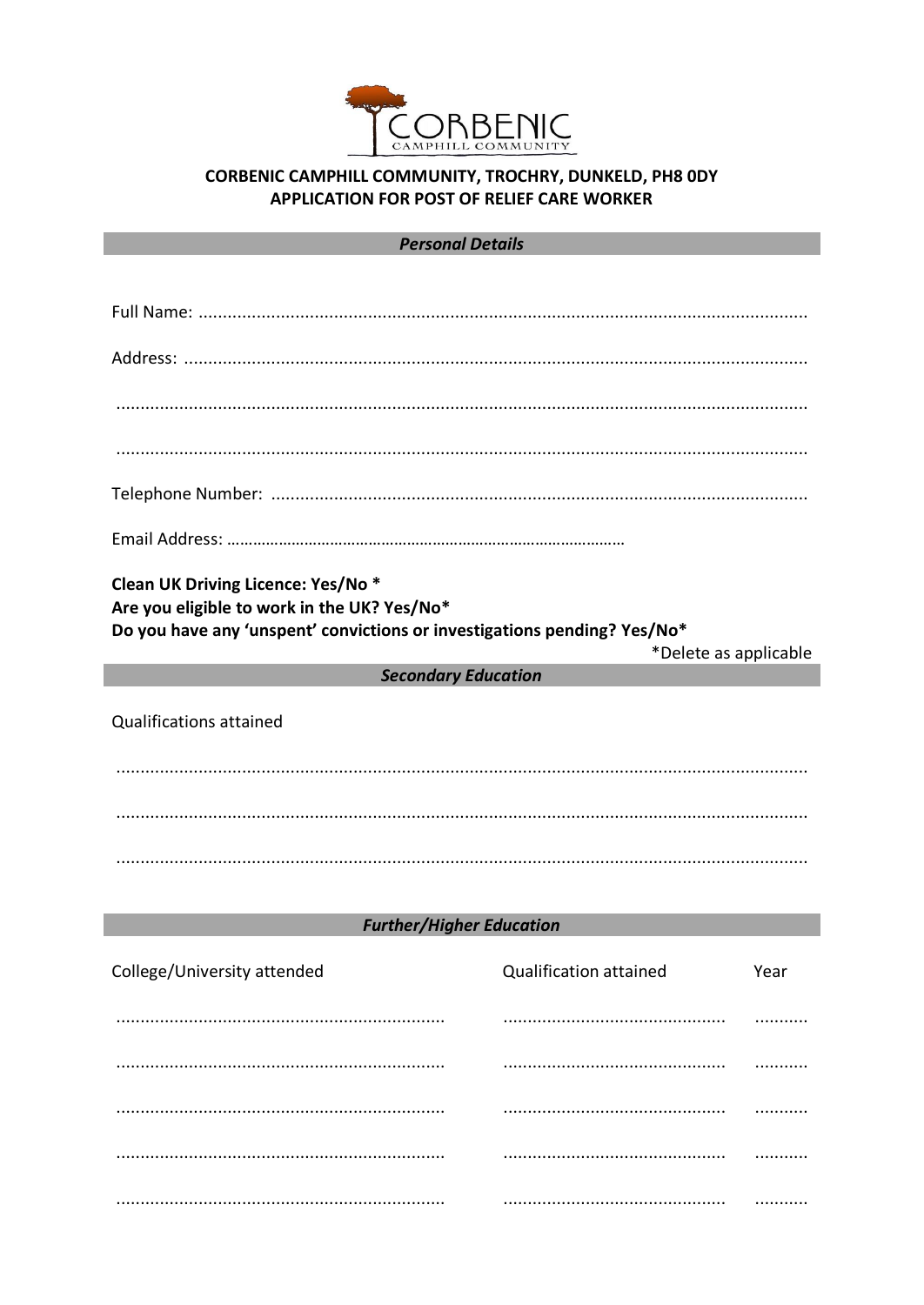Please detail your employment history, starting with your current or most recent employment. Please use an additional sheet if there is insufficient space below.

| From | To | <b>Name of Employer</b> | <b>Job Title</b> | <b>Principal Duties</b> |
|------|----|-------------------------|------------------|-------------------------|
|      |    |                         |                  |                         |
|      |    |                         |                  |                         |
|      |    |                         |                  |                         |
|      |    |                         |                  |                         |
|      |    |                         |                  |                         |
|      |    |                         |                  |                         |
|      |    |                         |                  |                         |
|      |    |                         |                  |                         |
|      |    |                         |                  |                         |
|      |    |                         |                  |                         |
|      |    |                         |                  |                         |
|      |    |                         |                  |                         |
|      |    |                         |                  |                         |
|      |    |                         |                  |                         |
|      |    |                         |                  |                         |
|      |    |                         |                  |                         |
|      |    |                         |                  |                         |

### *On-the-job Training*

Please list any relevant training courses you have undertaken as part of your job and the certificates awarded with dates and names of awarding bodies. Use an additional sheet if necessary.

| <b>Training Course</b> | <b>Awarding Body</b> | Yeai |
|------------------------|----------------------|------|
|                        |                      | .    |
|                        |                      | .    |
|                        |                      | .    |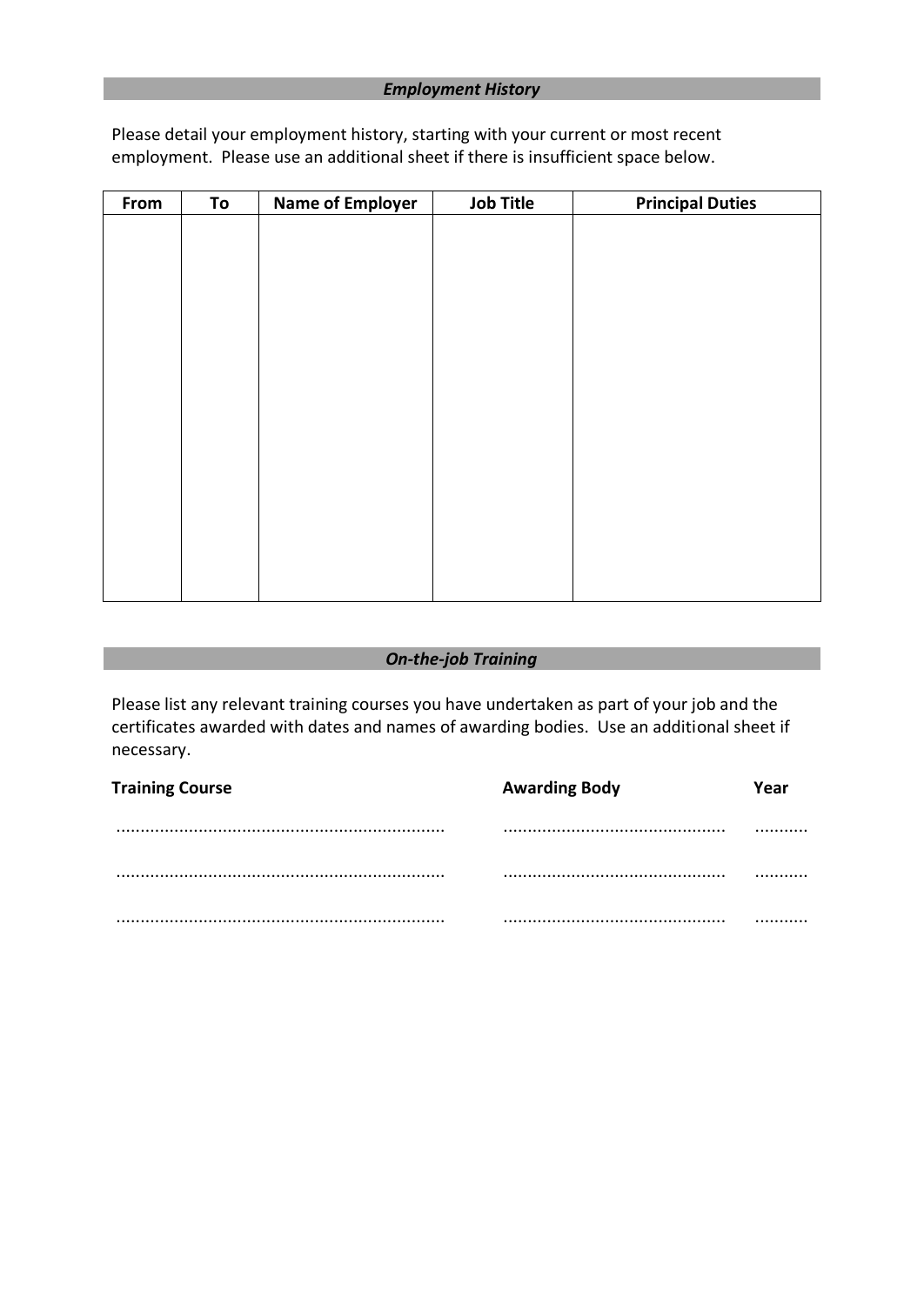#### *Referees*

Please give the name and address of **two** referees, one of whom should be your current or most recent Employer. Please tick if we can contact them directl

| <b>Employer Reference</b>        | Please state Referee's position and your      |  |
|----------------------------------|-----------------------------------------------|--|
| Name, Address, email & Telephone | relationship within the organisation          |  |
|                                  |                                               |  |
| <b>Personal Reference</b>        | Please state your relationship to the Referee |  |
| Name, Address, email & Telephone | (this should not be a direct family member)   |  |
|                                  |                                               |  |

### *Statement in Support of your Application* r

Please use the space below to provide a statement to support your application. Please give details of any additional knowledge or experience that you believe is relevant to your application. You may include voluntary work and more detailed information about your h employment history, as well as any relevant interests, hobbies or skills that you have. e